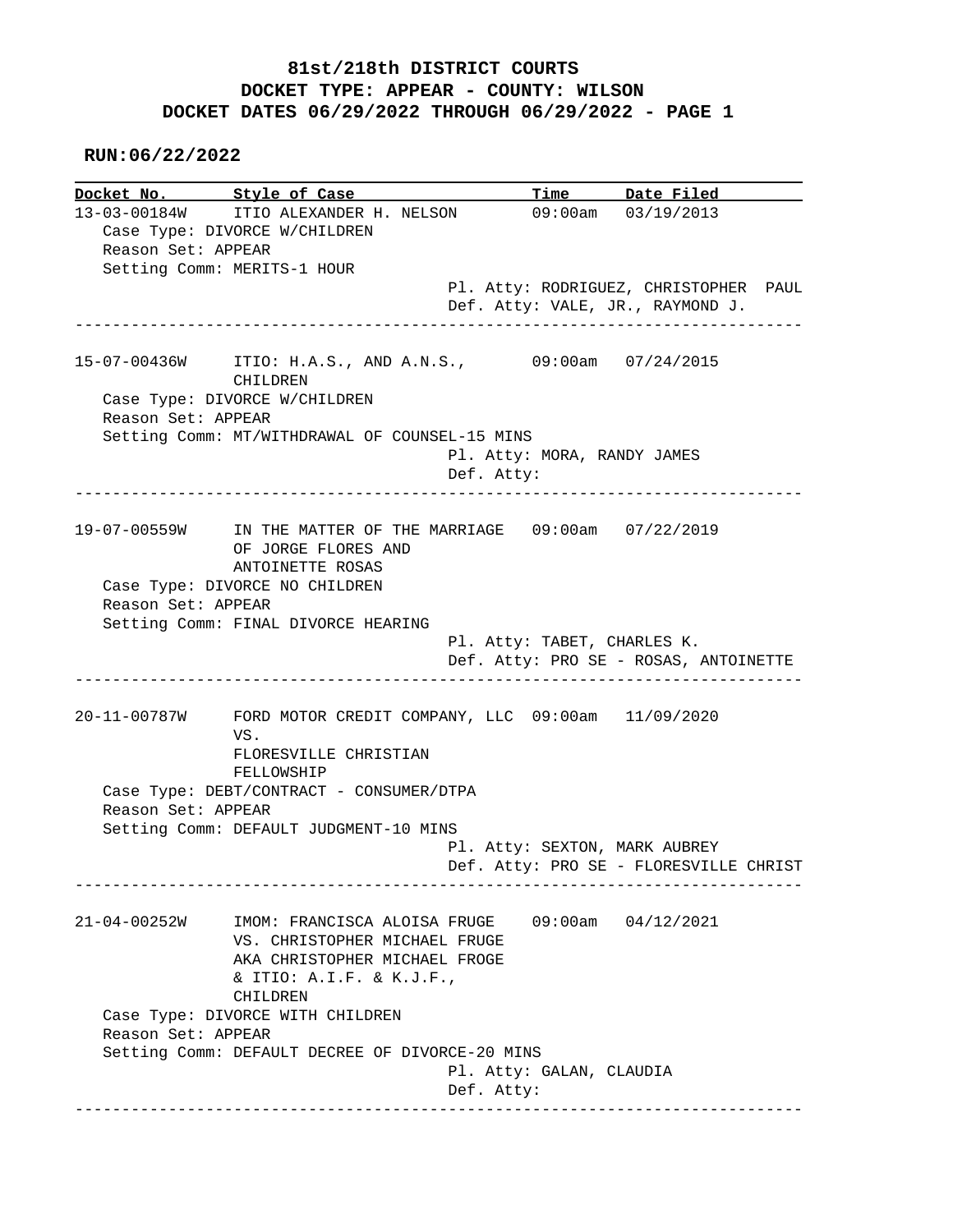**RUN:06/22/2022**

**Docket No. Style of Case Time Date Filed**  21-07-00466W IN RE: NAME CHANGE 09:00am 07/14/2021 BETRA RENEE SAUCEDA, AN ADULT Case Type: NAME CHANGE Reason Set: APPEAR Setting Comm: NUNC PRO TUNC NAME CHANGE Pl. Atty: PRO SE - SAUCEDA, BETRA RENE Def. Atty: ------------------------------------------------------------------------------ 21-10-00661W IMOM: CODY ROYCE MILLER AND 09:00am 10/12/2021 JOY DIANE MILLER Case Type: DIVORCE WITH CHILDREN Reason Set: APPEAR Setting Comm: MT TO SIGN DIVORCE DECREE-5 MINS Pl. Atty: HOOD-MARCHIORI, LARISSA Def. Atty: BERGMANN, WILLIAM R. ------------------------------------------------------------------------------ 21-10-00662W IN THE MATTER OF THE MARRIAGE 09:00am 10/13/2021 OF JENNIFER LYNN SORDAHL AND STEVEN LEE SORDAHL Case Type: DIVORCE W/CHILDREN Reason Set: APPEAR Setting Comm: TRIAL ON MERITS-1.5 HRS Pl. Atty: PRO SE - SORDAHL, JENNIFER L Def. Atty: HERNANDEZ, OSCAR ------------------------------------------------------------------------------ 21-10-00692W IMOM: LACY FELUX AND 09:00am 10/22/2021 CHRISTOPHER R. FELUX Case Type: DIVORCE WITH CHILDREN Reason Set: APPEAR Setting Comm: AGREED FINAL DEC OF DIV PROVE UP-10 MINS Pl. Atty: BARRERA, JR., ROY R Def. Atty: ------------------------------------------------------------------------------ 21-10-00699W GLENN ROBBINS 09:00am 10/27/2021 V SOUTHTEX OILFIELD ENTERPRISES ET AL Case Type: INJURY/DAMAGE INVOLVING VEHICLE Reason Set: APPEAR Setting Comm: DEF'S MT TO COMPEL DISCVRY FROM PLNTF-20 MINS Pl. Atty: DASPIT, JOHN Def. Atty: PENA, JOSEPH G. Def. Atty: PENA, JOSEPH G. Def. Atty: CHAIRES, JONATHAN ------------------------------------------------------------------------------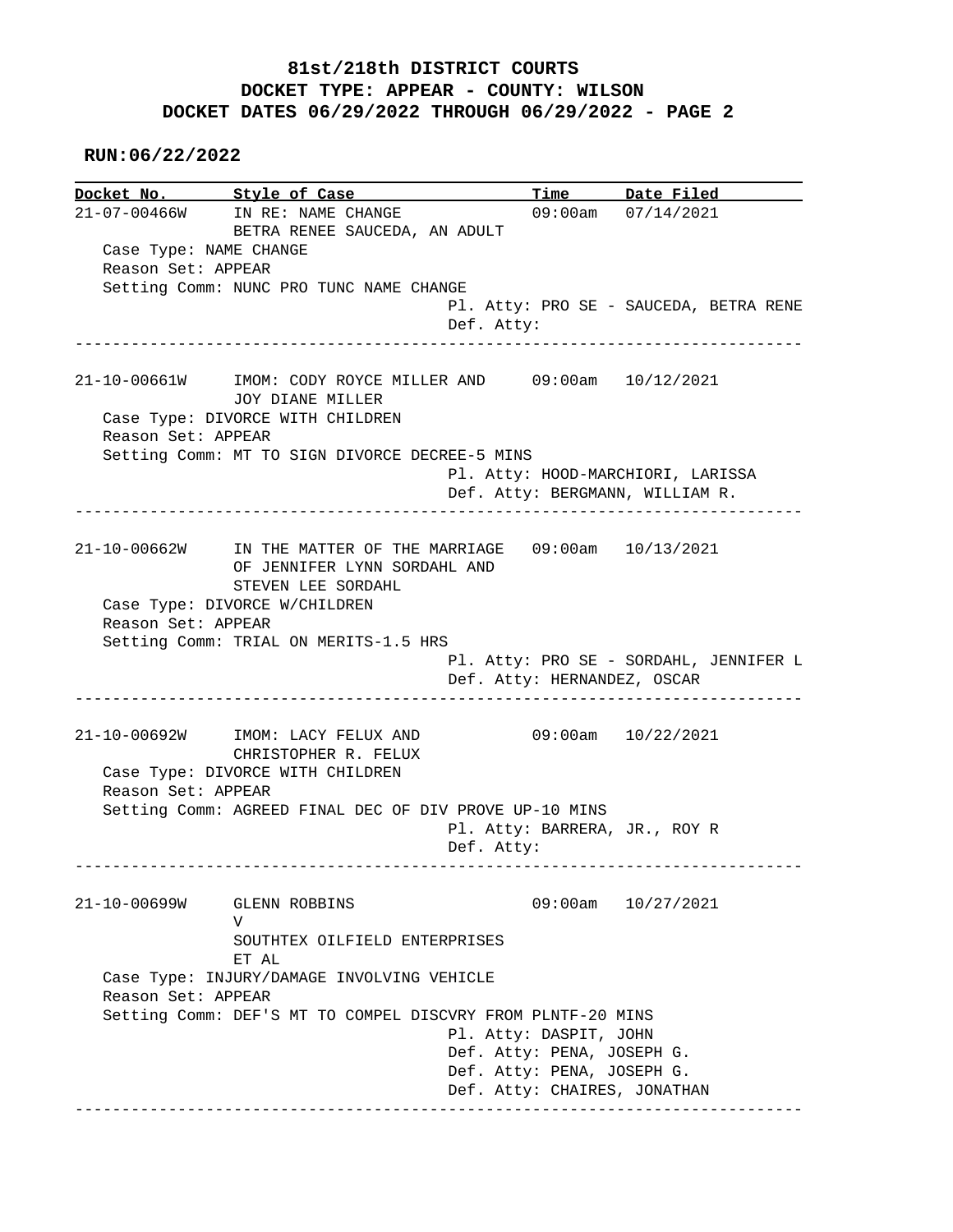**RUN:06/22/2022**

|                         | Docket No. Style of Case                                                                                                                          |                            | Time Date Filed                                                          |
|-------------------------|---------------------------------------------------------------------------------------------------------------------------------------------------|----------------------------|--------------------------------------------------------------------------|
|                         | 21-11-00724W ITIO: KASH SOLIS AND RYDER<br>SOLIS VS MASON SOLIS                                                                                   |                            | 09:00am 11/08/2021                                                       |
| Reason Set: APPEAR      | Case Type: PARENT/CHILD RELATIONSHIP                                                                                                              |                            |                                                                          |
|                         | Setting Comm: MOD TEMP ORDERS-1 HOUR                                                                                                              |                            |                                                                          |
|                         |                                                                                                                                                   |                            | Pl. Atty: TAPIA, JENNIFER R.                                             |
|                         |                                                                                                                                                   | Def. Atty: MANKA, ALLAN R. |                                                                          |
| 21-11-00769W NEWREZ LLC | $\mathbf{V}$<br>EARL MASSEY ET AL                                                                                                                 |                            | 09:00am 11/24/2021                                                       |
| Reason Set: APPEAR      | Case Type: ALL OTHER CIVIL CASES                                                                                                                  |                            |                                                                          |
|                         | Setting Comm: MSJ-20 MINS                                                                                                                         |                            |                                                                          |
|                         |                                                                                                                                                   |                            | Pl. Atty: SANTINI, ANTHONY "TONY" ISMA                                   |
|                         |                                                                                                                                                   |                            | Def. Atty: PRO SE - MASSEY, EARL<br>Def. Atty: PRO SE - MASSEY, MARIA S. |
|                         |                                                                                                                                                   |                            |                                                                          |
| Reason Set: APPEAR      | 21-12-00797W IMOM: SHAUN A. ROSELAND AND 09:00am 12/20/2021<br>KIMBERLY ROSELAND<br>Case Type: DIVORCE NO CHILDREN<br>Setting Comm: FINAL DIVORCE |                            | Pl. Atty: PRO SE - ROSELAND, SHAUN A.                                    |
|                         |                                                                                                                                                   | Def. Atty:                 |                                                                          |
|                         | 22-01-00008W IMOM: GLORIA MARIE SERVANTEZ 09:00am 01/06/2022<br>VS. JIMMY LEE SERVANTEZ AND<br>ITIO: SERVANTEZ CHILDREN                           |                            |                                                                          |
| Reason Set: APPEAR      | Case Type: DIVORCE WITH CHILDREN                                                                                                                  |                            |                                                                          |
|                         | Setting Comm: FINAL DIVORCE                                                                                                                       |                            | Pl. Atty: PRO SE - SERVANTEZ, GLORIA M                                   |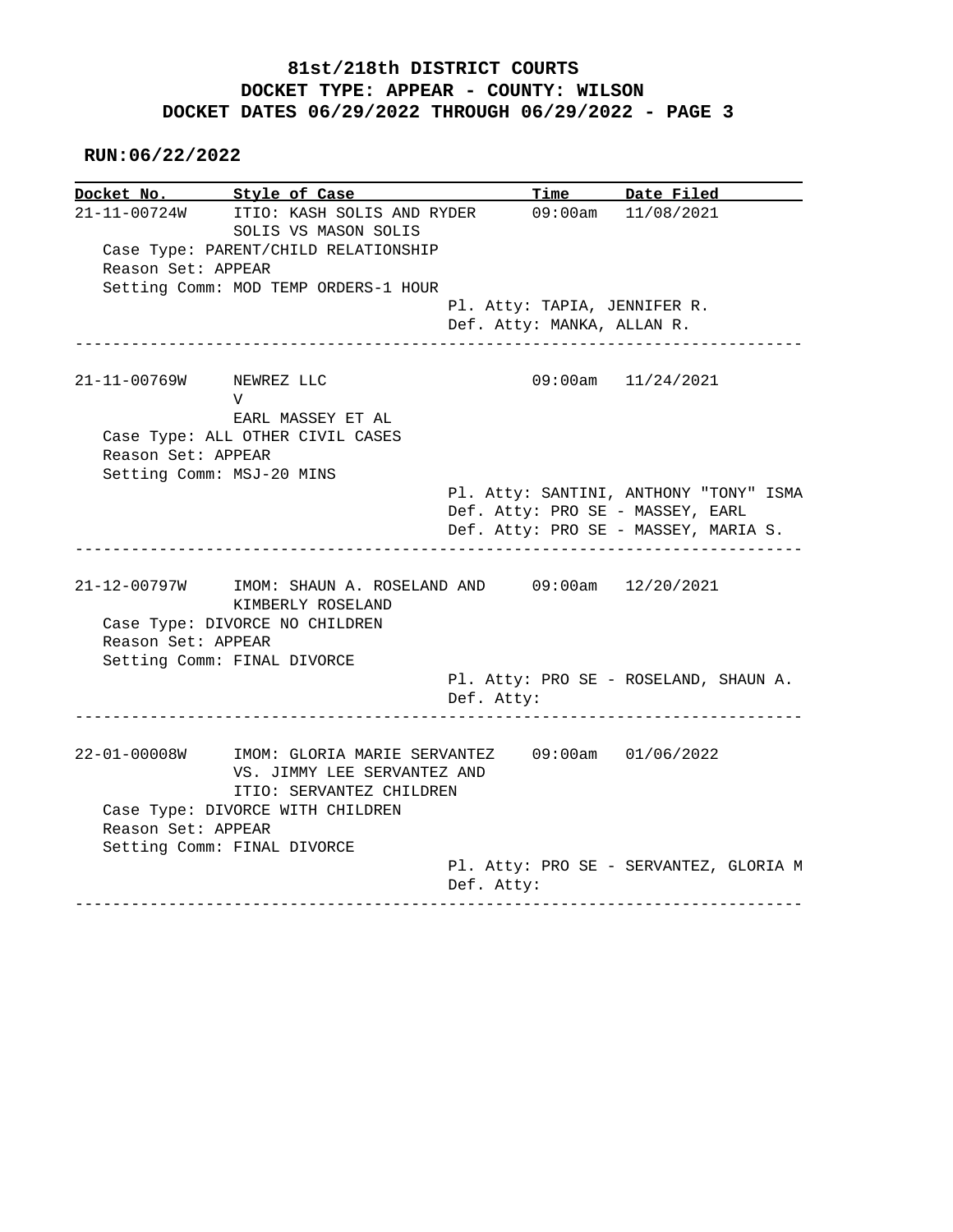**RUN:06/22/2022**

|                     | Docket No. Style of Case                                                                                               |                                                                                  | Time Date Filed        |  |
|---------------------|------------------------------------------------------------------------------------------------------------------------|----------------------------------------------------------------------------------|------------------------|--|
|                     | 22-02-00076W RYAN HENDERSON AND CHARMAINE                                                                              |                                                                                  | $09:00am$ $02/18/2022$ |  |
|                     | MOORE                                                                                                                  |                                                                                  |                        |  |
|                     | VS                                                                                                                     |                                                                                  |                        |  |
|                     | GREGORY PAUL LANGFORD AND                                                                                              |                                                                                  |                        |  |
|                     | TRACI ANN LANGFORD                                                                                                     |                                                                                  |                        |  |
|                     | Case Type: OTHER CONTRACT                                                                                              |                                                                                  |                        |  |
| Reason Set: APPEAR  |                                                                                                                        |                                                                                  |                        |  |
|                     | Setting Comm: MT DEFAULT JUDGMENT-10 MINS                                                                              |                                                                                  |                        |  |
|                     |                                                                                                                        | Pl. Atty: BRYANT, NOHL P.                                                        |                        |  |
|                     |                                                                                                                        | Pl. Atty: BRYANT, NOHL P.                                                        |                        |  |
|                     |                                                                                                                        | Def. Atty: PRO SE - LANGFORD, GREGORY                                            |                        |  |
|                     |                                                                                                                        | Def. Atty: PRO SE - LANGFORD, TRACI AN                                           |                        |  |
|                     |                                                                                                                        | _____________________________________                                            |                        |  |
|                     | 22-03-00102W ITIO: ZAYN RAY MORIN, A CHILD 09:00am 03/08/2022<br>Case Type: PARENTAGE/PATERNITY/VOLUNTARY LEGITIMATION |                                                                                  |                        |  |
| Reason Set: APPEAR  |                                                                                                                        |                                                                                  |                        |  |
|                     | Setting Comm: ADJUDICATE PARENTAGE REQG GEN TESTING & TEMP ORDERS-30 MINS                                              |                                                                                  |                        |  |
|                     |                                                                                                                        | Pl. Atty: FOSTER, DAVID K.                                                       |                        |  |
|                     |                                                                                                                        | Def. Atty:                                                                       |                        |  |
|                     |                                                                                                                        |                                                                                  |                        |  |
|                     | 22-03-00128W IMOM: VANESSA SAUCEDA GONZALES 09:00am 03/22/2022                                                         |                                                                                  |                        |  |
|                     |                                                                                                                        |                                                                                  |                        |  |
|                     | VS. DAVID GONZALES                                                                                                     |                                                                                  |                        |  |
|                     |                                                                                                                        |                                                                                  |                        |  |
| Reason Set: APPEAR  | Case Type: DIVORCE W/O CHILDREN                                                                                        |                                                                                  |                        |  |
|                     |                                                                                                                        |                                                                                  |                        |  |
|                     | Setting Comm: FINAL DIVORCE                                                                                            | Pl. Atty: PRO SE - GONZALES, VANESSA S                                           |                        |  |
|                     |                                                                                                                        | Def. Atty:                                                                       |                        |  |
|                     | --------------------                                                                                                   |                                                                                  |                        |  |
|                     | IMOM:                                                                                                                  |                                                                                  | 09:00am 04/05/2022     |  |
|                     | <b>JESSICA MYRICK</b>                                                                                                  |                                                                                  |                        |  |
|                     | V                                                                                                                      |                                                                                  |                        |  |
|                     | JOSEPH MYRICK                                                                                                          |                                                                                  |                        |  |
|                     | Case Type: DIVORCE W/O CHILDREN                                                                                        |                                                                                  |                        |  |
| Reason Set: APPEAR  |                                                                                                                        |                                                                                  |                        |  |
|                     | Setting Comm: FINAL DIVORCE HRG                                                                                        |                                                                                  |                        |  |
|                     |                                                                                                                        |                                                                                  |                        |  |
|                     |                                                                                                                        | Pl. Atty: PRO SE - MYRICK, JESSICA HAL<br>Def. Atty: PRO SE - MYRICK, JOSEPH MAT |                        |  |
| $22 - 04 - 00166$ W |                                                                                                                        |                                                                                  |                        |  |
|                     | 22-05-00214W BCNP ENTERPRISE LLC.                                                                                      |                                                                                  | $09:00am$ $05/03/2022$ |  |
|                     | VS.                                                                                                                    |                                                                                  |                        |  |
|                     | M. ANNUITANT                                                                                                           |                                                                                  |                        |  |
|                     | Case Type: ALL OTHER CIVIL CASES                                                                                       |                                                                                  |                        |  |
| Reason Set: APPEAR  |                                                                                                                        |                                                                                  |                        |  |
|                     |                                                                                                                        |                                                                                  |                        |  |
|                     | Setting Comm: TRANSFER STRUCTURED SETTLEMNT-10 MINS                                                                    | Pl. Atty: LITLE, J. DAVID                                                        |                        |  |